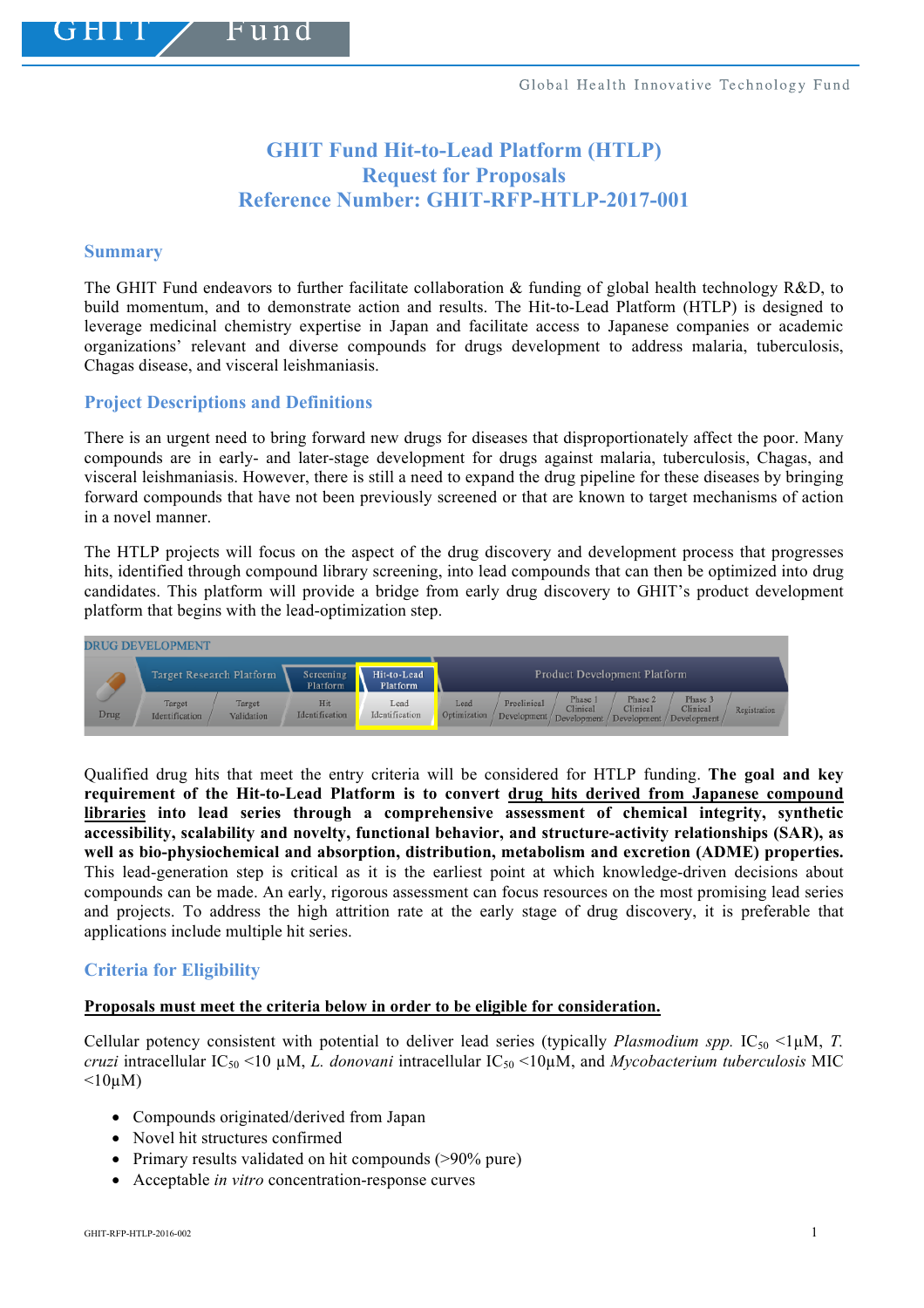- Preliminary SAR with existing analogues
- Progressable chemotypes
- $>10$ -fold selectivity for cytotoxicity using a mammalian cell line (e.g. HepG2)
- Adequate selectivity in counter  $assay(s)$
- No blocking intellectual property (IP)
- No major synthesis or formulation issues anticipated

# **Project Outcomes**

# **Generic criteria**

- TPP (Target Product Profile)/TCP (Target Candidate Profile) defined
- Acceptable *in vitro* potency. Oral efficacy in appropriate disease model (see below)
- Potential to deliver compounds with sufficient potency and favorable physicochemical properties (i.e., tractable SAR and structure liability relationships) with properties within the series within 10 fold of the TCP/ TPP
- Synthetic chemistry amenable to rapid series expansion preferred
- $\bullet$  >10 fold selectivity with respect to cytotoxicity
- Acceptable physicochemical properties (typically solubility in  $PBS >10\mu$ M, acceptable lipophilicity)
- Manageable ADME/Toxicity profile (liver microsome stability, plasma binding, permeability, CYP inhibition, hERG inhibition and, typically, secondary pharmacology selectivity profile)
- Oral bioavailability in rodents demonstrated  $(> 25\%)$
- No known toxicophores or undesirable reactive groups and no chemical feature with a liability associated with the pharmacophore; however, if required for biological activity, some indication that its toxicity can be managed
- No acute toxicity from in vivo efficacy studies
- Liabilities of the series understood and a rationale generated for why they can be overcome in the subsequent optimization phase
- No apparent IP obstacles for progression of this series

# **Malaria**

- *In vitro* potency against wild type and resistant strains within 10 fold of Target Candidate Profile (TCP)
- Frontrunners tested across the entire malaria life-cycle and specialist mechanistic assays so series' profile and potential for each TCP understood
- In vivo efficacy criteria:
	- $\checkmark$  Blood stages (TCP1 and TCP2): Observed parasite clearance in a *P. falciparum* infected SCID mouse model when given orally:  $ED_{90} < 50$ mg/kg
	- $\checkmark$  Anti-relapse (TCP3a): no *in vivo* criteria demonstrated anti-hypnozoite activity *in vitro*
	- $\checkmark$  Transmission-blocking (TCP3b): Potency in functional gametocyte assay (gamete formation) in a similar range to the *in vitro* asexual blood stage potency
	- $\checkmark$  Chemoprotection (TCP4): Efficacy in a prophylaxis model of malaria; ED<sub>90</sub><50mg/kg

\*For more information regarding TCPs and TPPs, please refer to the following URL: http://www.mmv.org/research-development/essential-information-scientists/target-product-profiles

# **Tuberculosis**

- Good *in vitro* activity against replicating and preferably also non-replicating *M. tuberculosis* (MIC under aerobic conditions (MABA) $\leq$ 5  $\mu$ M and/ or under anaerobic conditions (LORA) $\leq$ 20  $\mu$ M)
- Bactericidal activity preferred
- Preliminary indication of safety and efficacy demonstrated in mice (greater than 0.5 log CFU reduction at doses equal to or less than 400 mg/kg in a mouse acute infection model)
- No cross resistance with existing TB drugs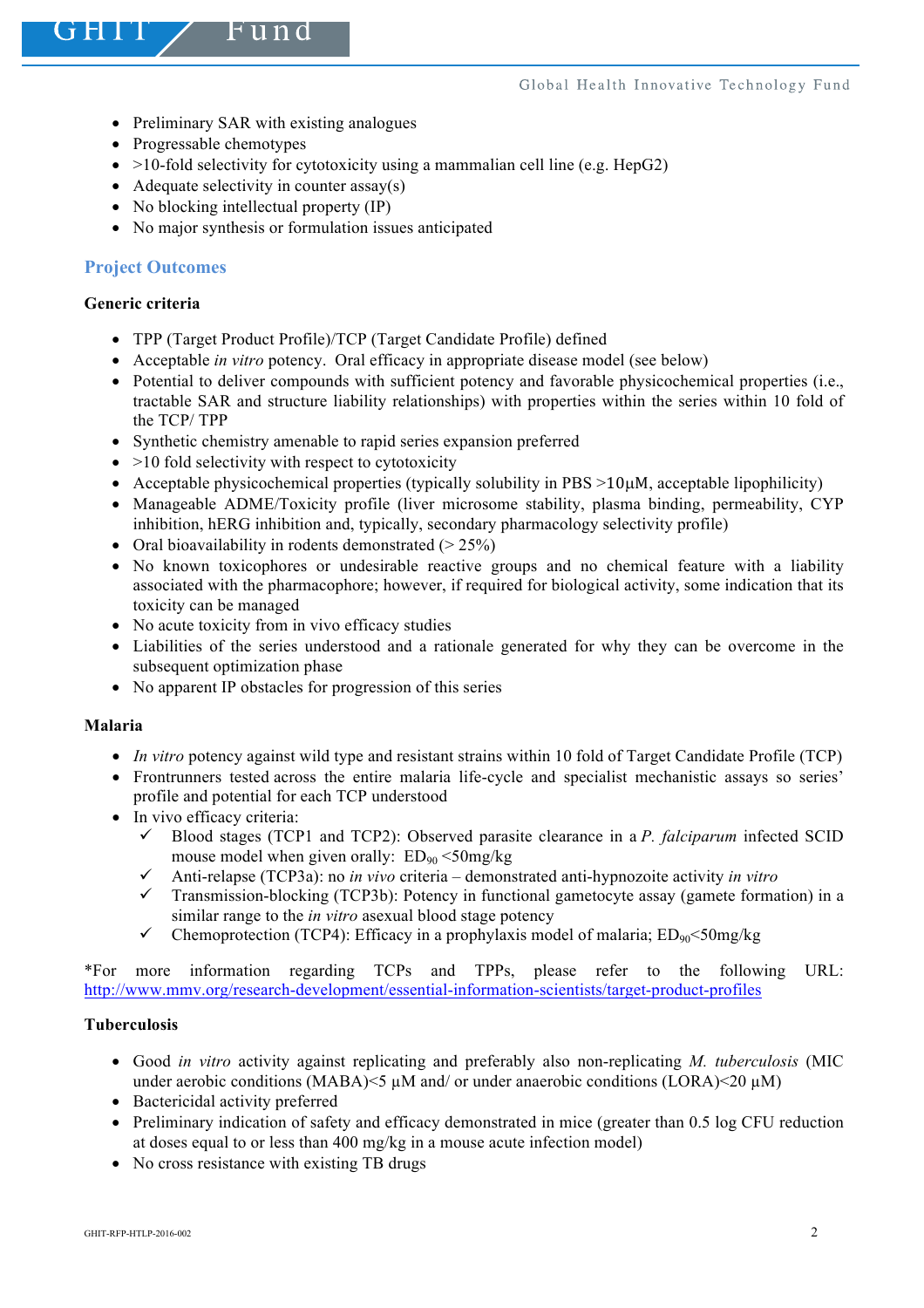#### **Chagas disease**

- *In vitro* potency within 10 fold of TPP
- Acute mouse model of Chagas disease: 80% parasitaemia reduction or no parasites detected at the end of treatment and an increase in life span (10 x 50mg/kg *p.o.*)

# **Visceral leishmaniasis**

- *In vitro* potency within 10 fold of TPP
- Mouse (or hamster) model (infected with *L. donovani* or *L. infantum*): >70% reduction in liver parasitaemia after 5 x 50mg/kg *p.o. q.d.* or *b.i.d*.

# **Eligible Collaboration Partners**

The GHIT Fund **requires** each HTLP project to have a collaboration with one of the three leading drug development PDPs as a partner: **Medicines for Malaria Venture (MMV)**, **Drugs for Neglected Diseases**  *initiative* **(DND***i***), and the Global Alliance for TB Drug Development (GATB). A partnership with one of the above PDPs needs to have been solidified at the time of ITA and proposal submission.**

There is no set format for a collaborative project. However, it is important that each partner is contributing significantly to the collaboration. For example, an international organization working only with a Japanese contract research organization would not qualify for funding.

The GHIT Fund has data access and product access policies that must be followed by development partners (http://www.ghitfund.org/afag/policies/en). All partners to the partnership will need to sign an agreement with the GHIT Fund that includes access principles (data/ IP and product).

# **Application Process and Instructions**

All correspondence and documents relating to this RFP shall be written in English. The applicant shall bear all costs associated with the preparation and submission of the proposal, including costs associated with proposal development, presentation, and contract and agreement negotiation (unless otherwise noted by the GHIT Fund).

# *Intent to Apply*

Interested applicants must complete the *GHIT-RFP-HTLP-2017-001\_IntentToApply.docx* document and return it by email to HTLPResponse@ghitfund.org by **10:00am Tokyo time September 1, 2017** (use email subject line: GHIT-RFP-HTLP-2017-001\_Intent to Apply). Please do not submit any other documents to the GHIT Fund other than the Intent to Apply form.

Applicants who submit the *Intent to Apply* document will receive a confirmation email. The GHIT Fund staff will then perform an initial partnership and scope eligibility assessment. **Only eligible applicants will be invited to submit the full proposal and will receive the proposal templates from the GHIT Fund**. In addition, an individual Project ID will be assigned to each eligible proposal.

# *Proposal Submission*

Eligible applicants are required to submit their completed proposal to HTLPResponse@phitfund.org by **10:00am Tokyo time on October 2, 2017** (use email subject line: [Project ID] GHIT-RFP-HTLP-2017- 001 Proposal). Applicants who successfully submit their proposal document will receive a confirmation email. Proposals may not be modified after the submission due date (unless applicants receive the request from the GHIT Fund).

Proposals must be reviewed and approved by all the collaboration partners who are participating in the project prior to submission. The *Collaboration Partners' Approval* form (*Collaboration\_Partners'\_Approval.docx*)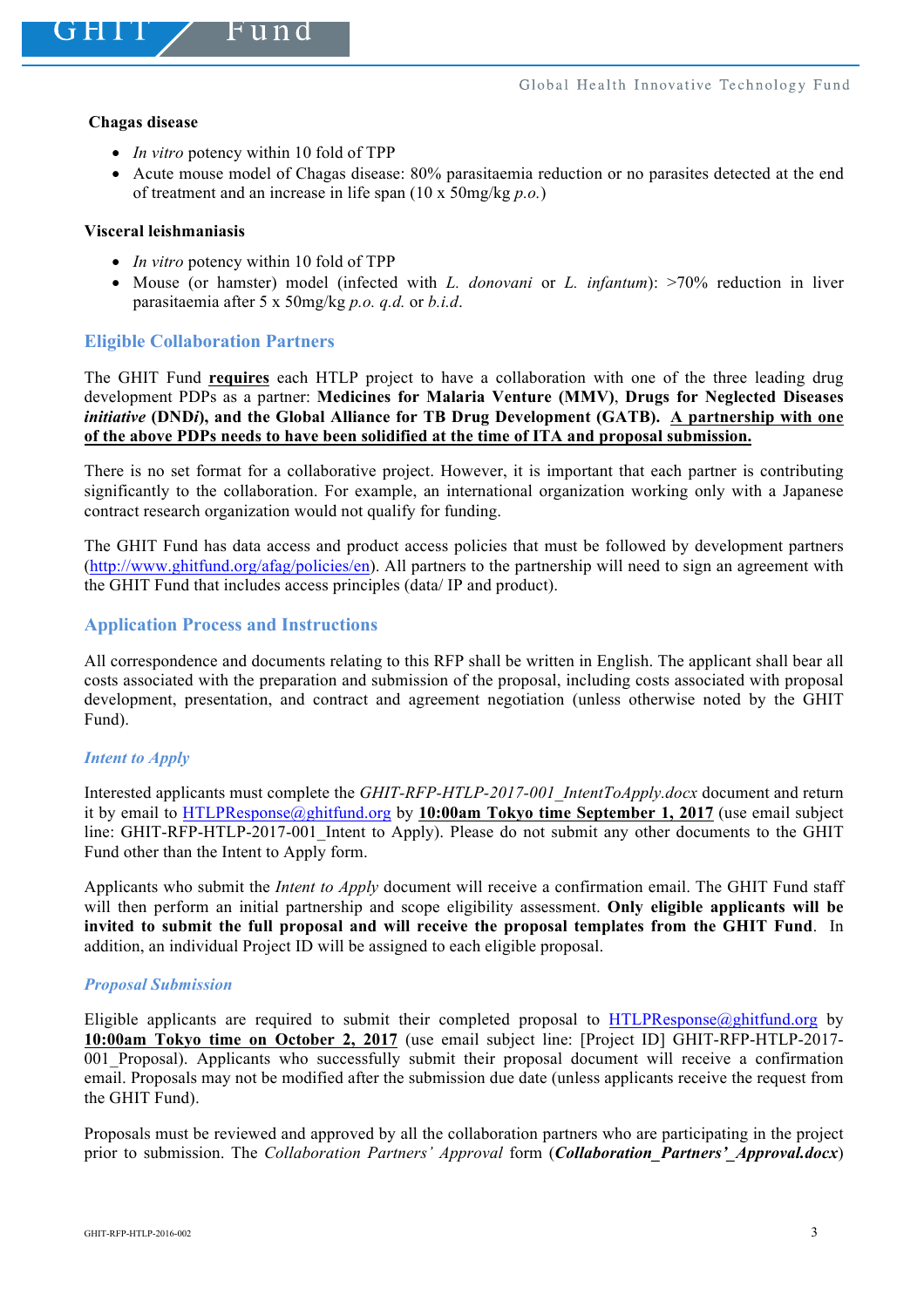must be signed by all the collaboration partners and a PDF copy must be submitted along with other proposal documents.

The GHIT Fund may, at its own discretion, extend the closing date by notifying applicants. Proposals received after the closing date for submission without prior agreement will be ineligible for consideration, but may be resubmitted in response to future RFPs.

# *RFP Questions*

Prospective applicants may also submit RFP questions to HTLPResponse@ghitfund.org until **10:00am Tokyo time on September 20, 2017** (please use email subject line: **GHIT-RFP-HTLP-2017-001\_Questions**). Please note that it may take time for the GHIT Fund Management Team to respond to your inquiries, so make sure to address your questions well in advance of the submission deadlines. A Frequently Asked Questions (FAQ) page is also available on the GHIT Fund website for reference: https://www.ghitfund.org/afag/seekersfaq/en.

# **Proposal Evaluation**

# *Preliminary Examination of Proposals*

Proposals will initially be examined to determine whether the:

- Partnership meets the GHIT Fund eligibility criteria
- Project objectives are aligned with the RFP-specified scope
- Proposal is complete and addresses all required content

GHIT Fund staff may ask clarifying questions or request additional information, as needed, to qualify proposals for evaluation.

# *Technical Evaluation*

All eligible proposals will be evaluated based on the following criteria by the External Panel, which is comprised of several experts in the discovery and development of global health technologies, each of whom possesses the experience to objectively evaluate the proposal content.

- Scientific and technical merit (e.g., sound approach and methodology, level of innovation, overall quality and comprehensiveness)
- Potential Impact (e.g., how it will address a global health priority)
- Partnership and project management (e.g., collaboration capabilities and expertise, project history and performance, risk management, budget)

If a proposal has already been deemed technically or scientifically sound and aligned with global health needs by an established independent scientific or technical advisory committee (such as those established by PDPs), the partnership is expected to include a summary of the outcome of that review in their proposal submission.

After the review process, the External Panel will provide funding recommendations to the HTLP Sub-Committee, which is comprised of selected GHIT Selection Committee members, who review and approve funding recommendations.

Please note that the GHIT Fund Management Team does not have influence, authority, or decision power on the review and evaluation, funding recommendations, and award or non-award decisions of submitted proposals by the Expert Panel, Selection Committee, Sub-Committee, and the Board of Directors. In addition, submission of the Intent to Apply form and proposal documents to the GHIT Fund does not guarantee an automatic funding approval for your proposal.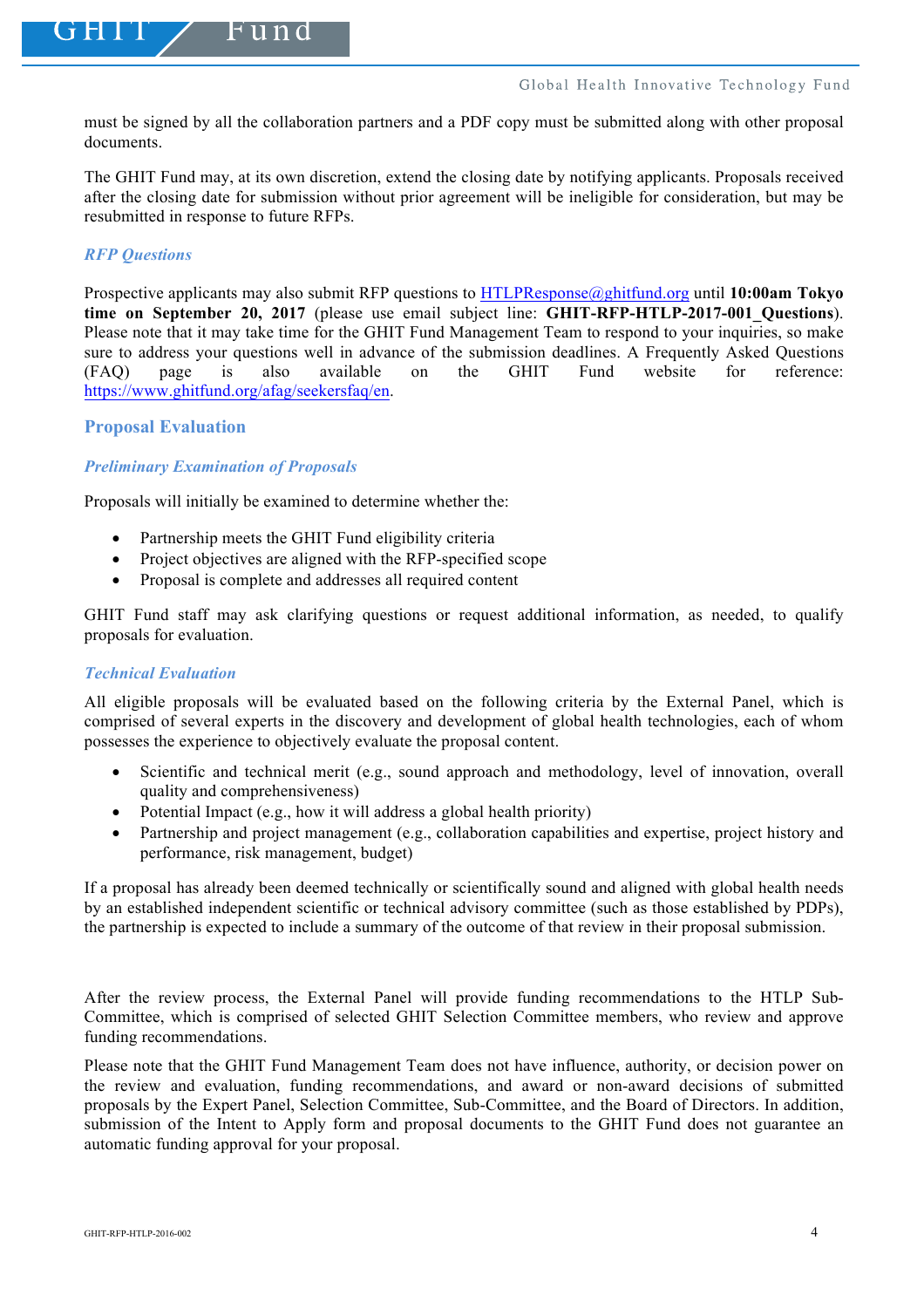# **Award Administration and Conditions**

After the HTLP Sub-Committee approval, the GHIT Fund will notify applicants of the award decision by email. **Please note that GHIT Fund is not able to provide formal feedback to applicants receiving a nonaward decision.**

If the proposal is selected and the applicant receives an award notification, all partners are required to sign the Investment Agreement with the GHIT Fund and also submit a collaboration partners' contractual agreement which clearly defines the roles and responsibilities of all collaboration partners, within one month from award notification. Please be aware that the award may be void if this condition is not met.

Applicants are required to identify the designated development partner (investment recipient) and all other collaboration partners. The designated development partner will be responsible for the performance of all its collaborating partners. A representative of the designated development partner will serve as the main GHIT Fund point of contact and will be responsible for all GHIT Fund discussions and negotiations.

**Investments will be awarded for a period of up to two years and reflecting the agreed activities and conditions based on the award notification from the GHIT Fund. The funding allocation will be milestone-based.** The GHIT Fund has the right to terminate the Investment Agreement if, but not limited to:

- The partnership disbands prior to satisfying its investment project obligations
- The progress of work is such that the obligations undertaken by the partnership will not be fulfilled
- The partnership fails to meet the milestones or goals specified in the investment agreement

If an investment contract is terminated, the GHIT Fund reserves the right to cancel future payments, reclaim paid funds, or mandate that paid funds be redirected to other charitable activities. In lieu of termination, the GHIT Fund may choose to renegotiate the terms of the existing Investment Agreement.

#### **Data Access Policy**

The aim of our Data Access Policy is to articulate the principles that promote the transparency of and accessibility to data related to the safety and efficacy of healthcare technologies. This policy and its principles apply to data generated through activities primarily funded by the GHIT Fund, including but not limited to, those related to the discovery, development, and/or delivery of healthcare technologies.

All data and its processes for access will be transparent and clearly defined with the aim to ensure data quality, security, and equitable access. All data and findings will be disclosed in a broad and prompt manner in order to optimize prospects for the translation of findings in the global advancement of new healthcare technologies. Grantees should utilize public-access repositories and, if unavailable, should use alternatives for access that can ensure the transmission of new scientific findings to the larger research and development community globally.

Respect must be given to individuals and communities from or about whom data are collected. Respect must also be given to all matters of confidentiality and attribution as they pertain to researchers, evaluators, and their collaborators. Confidentiality and respect for such should be fully recognized where necessary or required by law or regulation.

Any and all existing data and findings owned by a grantee at the initiation of a project, including but not limited to information, know-how or intellectual property, will remain that of the original holder. The original holder may share, assign, or license their rights to a third party.

Ownership of any and all data and findings that is obtained or created through activities funded by the GHIT Fund and that can be applied for any intellectual property rights will be discussed and negotiated between participants and/or grantees of a project. All final agreements shall be in alignment with the licensing and pricing principles outlined below.